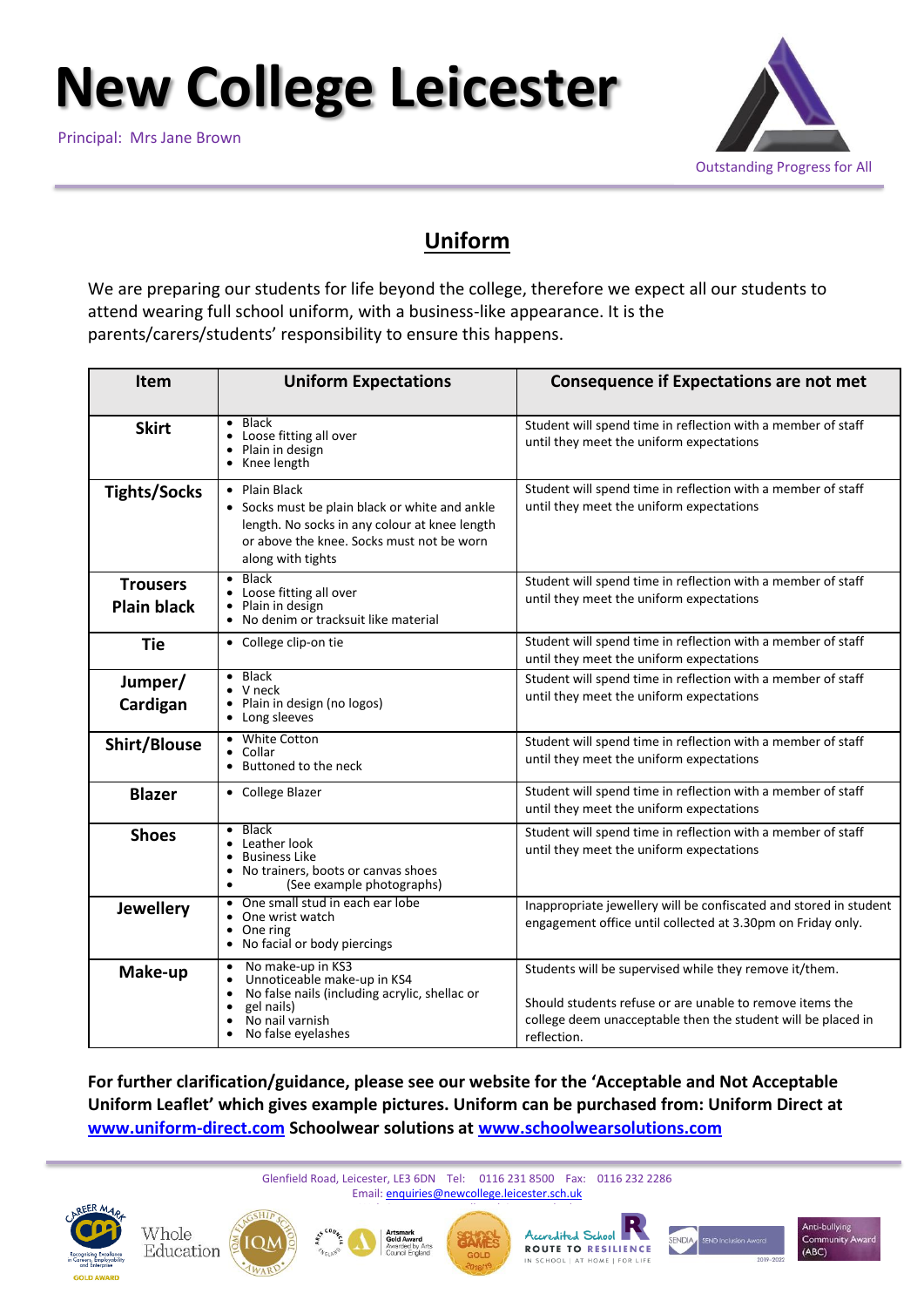| <b>Accessories</b> | • If head scarves are to be worn for medical or<br>religious reasons they must be plain black or<br>purple.<br>Headbands/Hair slides must be black or<br>purple<br>• No beads are allowed in hair<br>• No unnatural coloured braids in hair<br>Fashion accessories such as neck scarves are<br>not permitted<br>Belts should be plain black with no big<br>buckles on them | Students will be supervised while they remove it/them. Items<br>will be confiscated and stored in the Student Engagement office<br>until collected at 3.30pm on Friday only.<br>Should students refuse to remove items the college deem<br>unacceptable then the student will be placed in reflection. |
|--------------------|----------------------------------------------------------------------------------------------------------------------------------------------------------------------------------------------------------------------------------------------------------------------------------------------------------------------------------------------------------------------------|--------------------------------------------------------------------------------------------------------------------------------------------------------------------------------------------------------------------------------------------------------------------------------------------------------|
| Hair               | Appropriate business-like style and<br>natural colour-vibrant colours, tramlines or<br>patterns are not allowed                                                                                                                                                                                                                                                            | Student will spend time in reflection with a member of staff<br>until they meet the uniform expectations                                                                                                                                                                                               |
| Coats              | • Dark coloured coat                                                                                                                                                                                                                                                                                                                                                       | <b>NOTE:</b> Coats will be confiscated if they are worn inside the<br>building. Any hoodies, non-school uniform jumpers will also be<br>confiscated if they are worn inside the building.                                                                                                              |

**PLEASE NOTE:** Mobile Phones/MP3s and headphones are not allowed on site at any time. If seen these will be confiscated and given to our Student Engagement Office. Items will be returned at 3.30 pm on a Friday or in a parental meeting with either the students Form Tutor/Head of Year or SLT member.

**PLEASE NOTE:** Uniform issues must be resolved in a timely manner or consequences will be escalated.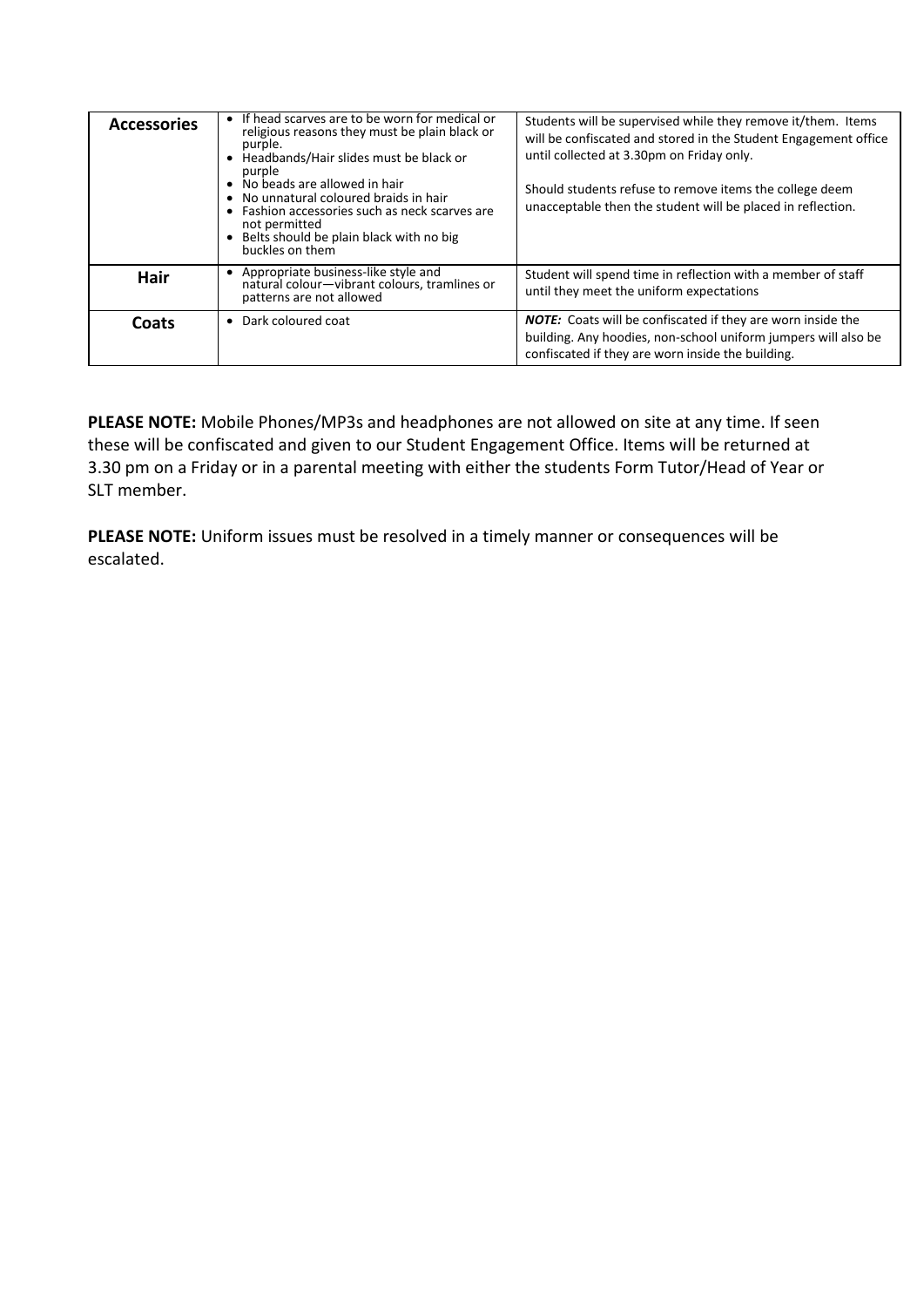| <b>Equipment</b>             |                                                                                             |                                                                                                                                                                  |  |  |
|------------------------------|---------------------------------------------------------------------------------------------|------------------------------------------------------------------------------------------------------------------------------------------------------------------|--|--|
| Item                         | <b>Expectations</b>                                                                         | <b>Consequence if Expectations are not met</b>                                                                                                                   |  |  |
| <b>College Bag</b>           | Bag which is big enough to hold A4 size books;<br>equipment and resources                   | Student will be given a $C2 + 10$ -minute detention by their<br>tutor (every day) if they do not have ALL the necessary<br>equipment.                            |  |  |
| <b>Planner</b>               | • College issued planner/diary                                                              | Students will also be given a C2 and a 10-minute detention                                                                                                       |  |  |
| Pens                         | • 2 Black pens (min)<br>$\bullet$ 2 Red pens<br>• 2 Purple pens                             | from the class teacher if they do not have the equipment<br>necessary for the lesson.                                                                            |  |  |
| Pencil                       | $\bullet$ 2 pencils (min)                                                                   | Repeat offenders will be issued with a $C3 + 30$ -minute<br>detention or a $C4 + 1$ -hour detention by their tutor.                                              |  |  |
| <b>Highlighters</b>          | $\bullet$ One pack                                                                          |                                                                                                                                                                  |  |  |
| <b>Clear Pencil</b><br>Case  | • One (for use in exams)                                                                    |                                                                                                                                                                  |  |  |
| Ruler                        | • One (minimum 15cm long)                                                                   |                                                                                                                                                                  |  |  |
| <b>Rubber</b>                | $\bullet$ One                                                                               |                                                                                                                                                                  |  |  |
| <b>Sharpener</b>             | $\bullet$ One                                                                               |                                                                                                                                                                  |  |  |
| <b>Calculator</b>            | • One Scientific Calculator<br>(available via the college)                                  |                                                                                                                                                                  |  |  |
| Protractor                   | $\bullet$ One                                                                               |                                                                                                                                                                  |  |  |
| <b>Compass</b>               | $\bullet$ One                                                                               |                                                                                                                                                                  |  |  |
| <b>Dictionary</b>            | $\bullet$ English<br>(or First Language into English)                                       |                                                                                                                                                                  |  |  |
| <b>Clear water</b><br>bottle | • Clear water bottle                                                                        |                                                                                                                                                                  |  |  |
| <b>PE Kit</b>                |                                                                                             |                                                                                                                                                                  |  |  |
| <b>Shorts</b>                | Black (tight legging style shorts are not<br>allowed)                                       | During each activity block students will be given one<br>chance before receiving a formal sanction for not<br>having any item of correct Physical Education Kit. |  |  |
| <b>Trousers</b>              | • Black tracksuit bottoms (no leggings)                                                     | 2 <sup>nd</sup> occasion of missing item of kit - 5 min detention per<br>item.<br>3rd occasion of missing item of kit - C3 given and a 30 min                    |  |  |
| Top                          | • College Purple Polo Shirt<br>• College Purple round neck sweatshirt<br>/hoodie (optional) | after school detention.<br>$4th$ occasion of missing kit – C4 given and a 1-hour<br>detention.                                                                   |  |  |
| <b>Socks</b>                 | • Black football socks (Optional)                                                           | Note: If a student refuses to borrow PE kit, this will be<br>treated as a refusal                                                                                |  |  |
| <b>Footwear</b>              | • Trainers<br>• Football boots                                                              |                                                                                                                                                                  |  |  |
| Swimming<br>(Yr 7 only)      | • Swimming costume/trunks                                                                   |                                                                                                                                                                  |  |  |

**PLEASE NOTE:** Equipment and PE Kit issues must be resolved in a timely manner or consequences will be escalated.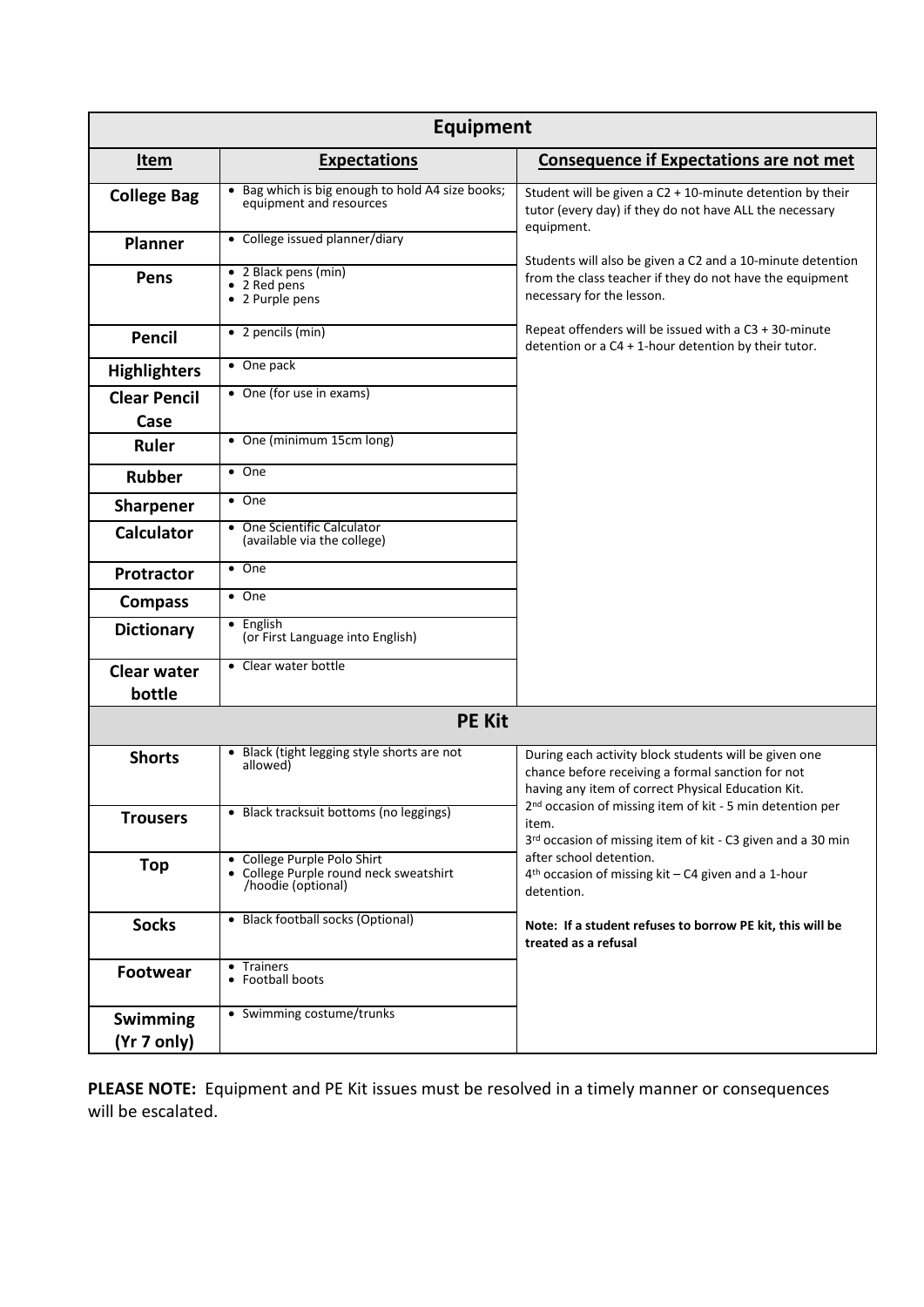## **Acceptable and Unacceptable Uniform**

In order to help ensure you buy the right uniform, please take time to look through the following pictures so that you know what is acceptable and unacceptable in terms of styles of shoes, trousers and skirt. This list does not cover every possible style but will hopefully help you get a better idea of what is acceptable. If in any doubt, please contact your child's Head of Year.

#### **Shoes**

Shoes must be entirely black and leather or a leather style in appearance. They must not have any logos or writing on them. Canvas shoes, high heels and boots are not permitted.

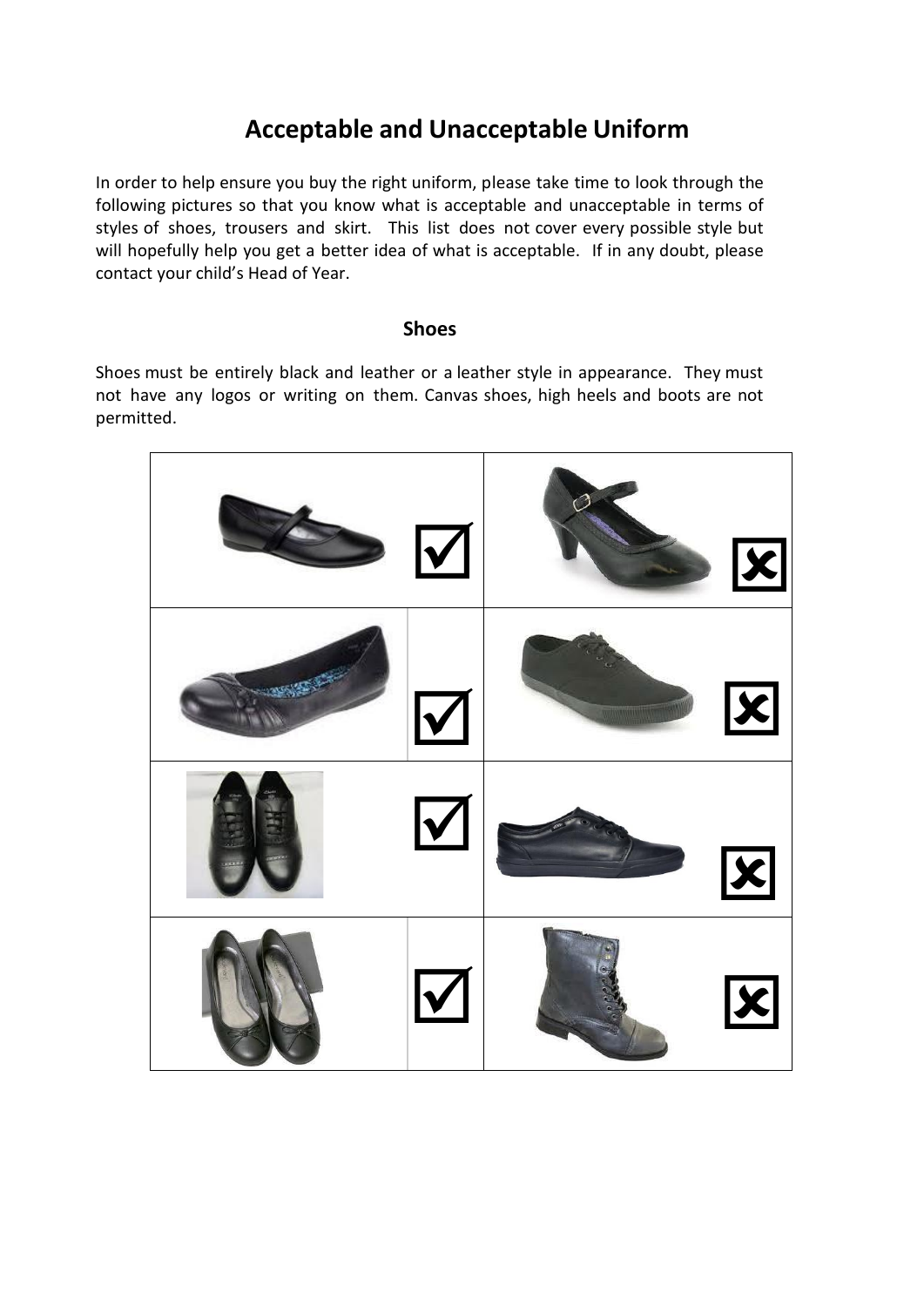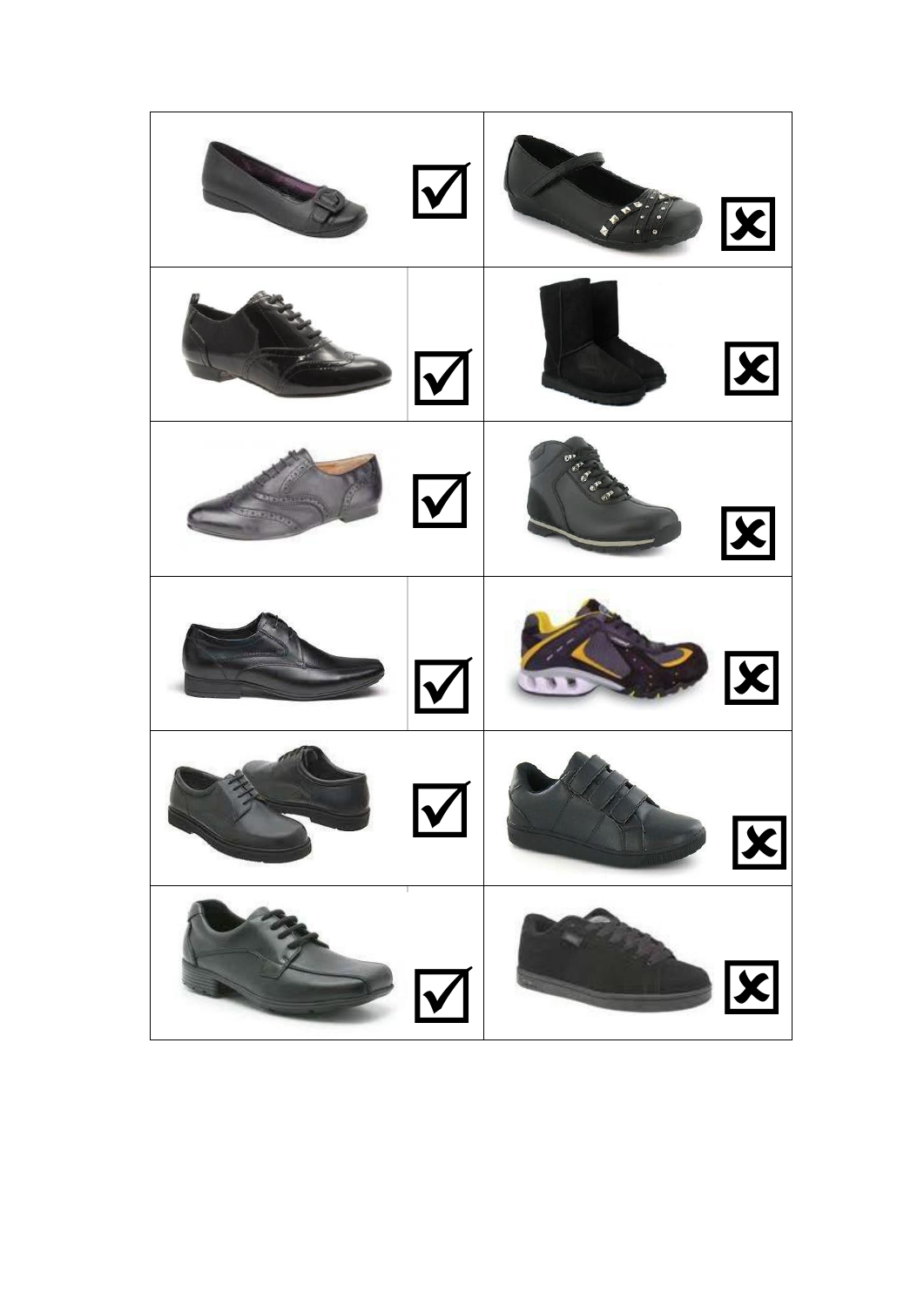

#### **Trousers**

Trousers must be smart in appearance. Hipsters, cargo style, skin/skinny trousers and leggings are not permitted. They must not be denim or have any coloured external labels.

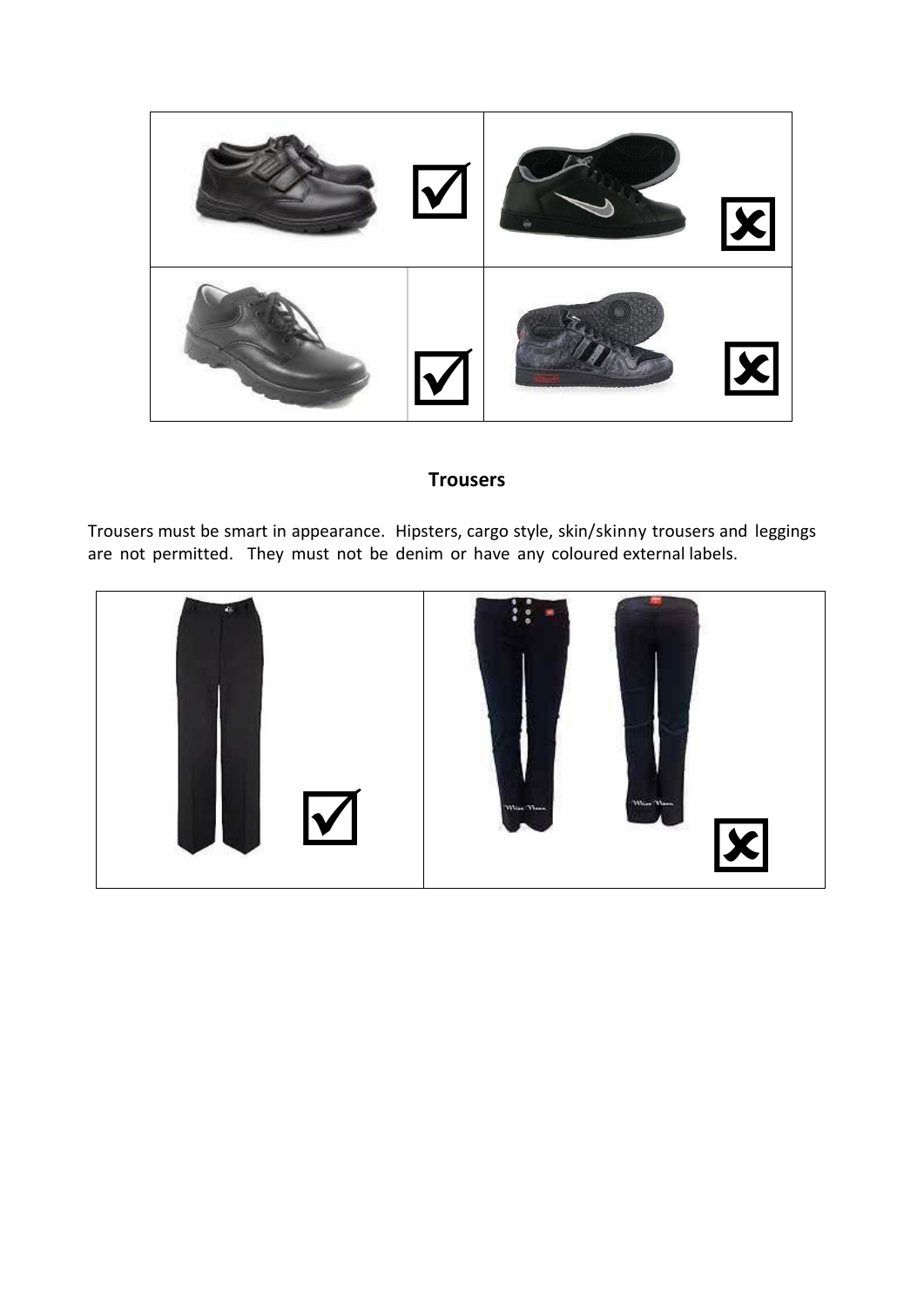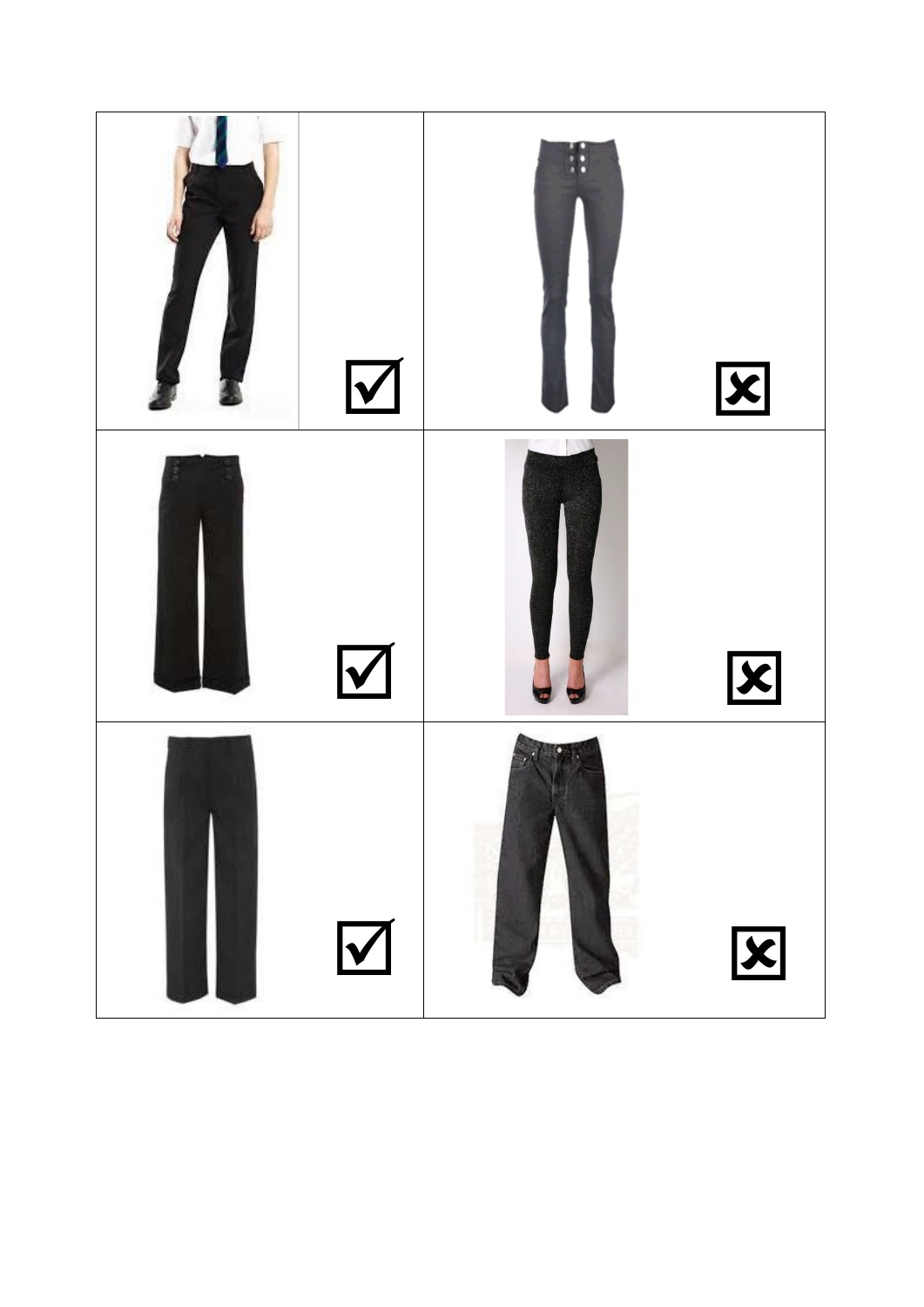

### **Jumpers/Cardigans**

Students are permitted to wear:

- V neck plain black jumper
- V neck plain black cardigan

No logos are permitted.

#### **Socks or Tights**

Socks or Tights must be plain black; socks must not be above the knee.